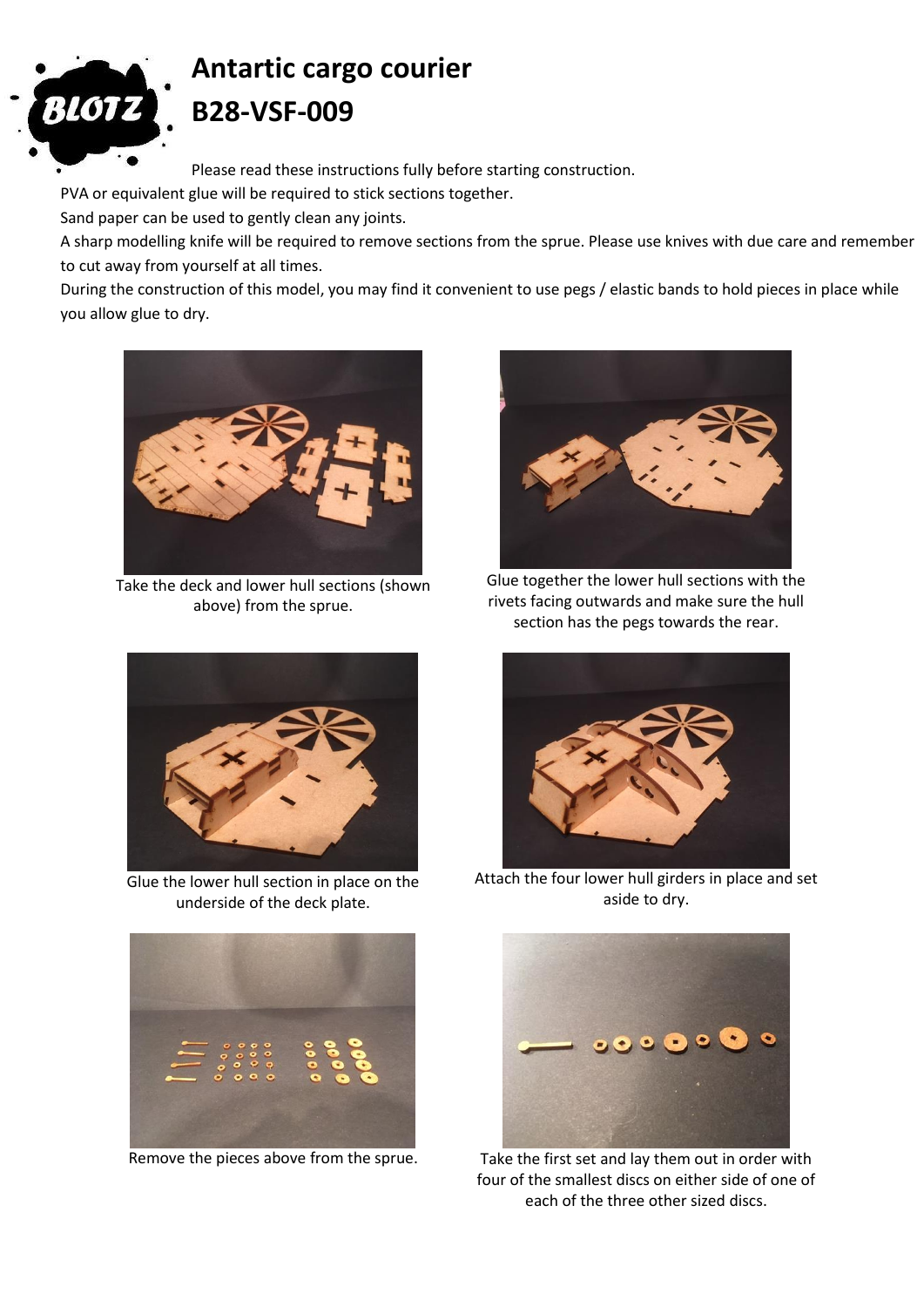

Glue them together as shown and repeat until you have four power coils. Set these aside to dry.



Glue the foru pieces into the plate section ensuring that the slotted end plate for the engine is at the end with the loop. You will need to elevate this section as there are pegs that protrude through.



Glue the four power coils into place on the top of the engine.



Take the pieces shown above from the sprue. Thread the pieces together but DO NOT GLUE them at this stage.



Take the pieces shown from the sprue to make the engine body.



Glue the top two section of the engine in place.



Glue the engine and plate into place on the deck.



The first isk on the pin should be the smallest. Then the first chain, then two cogs, the next chain and lastly three cogs.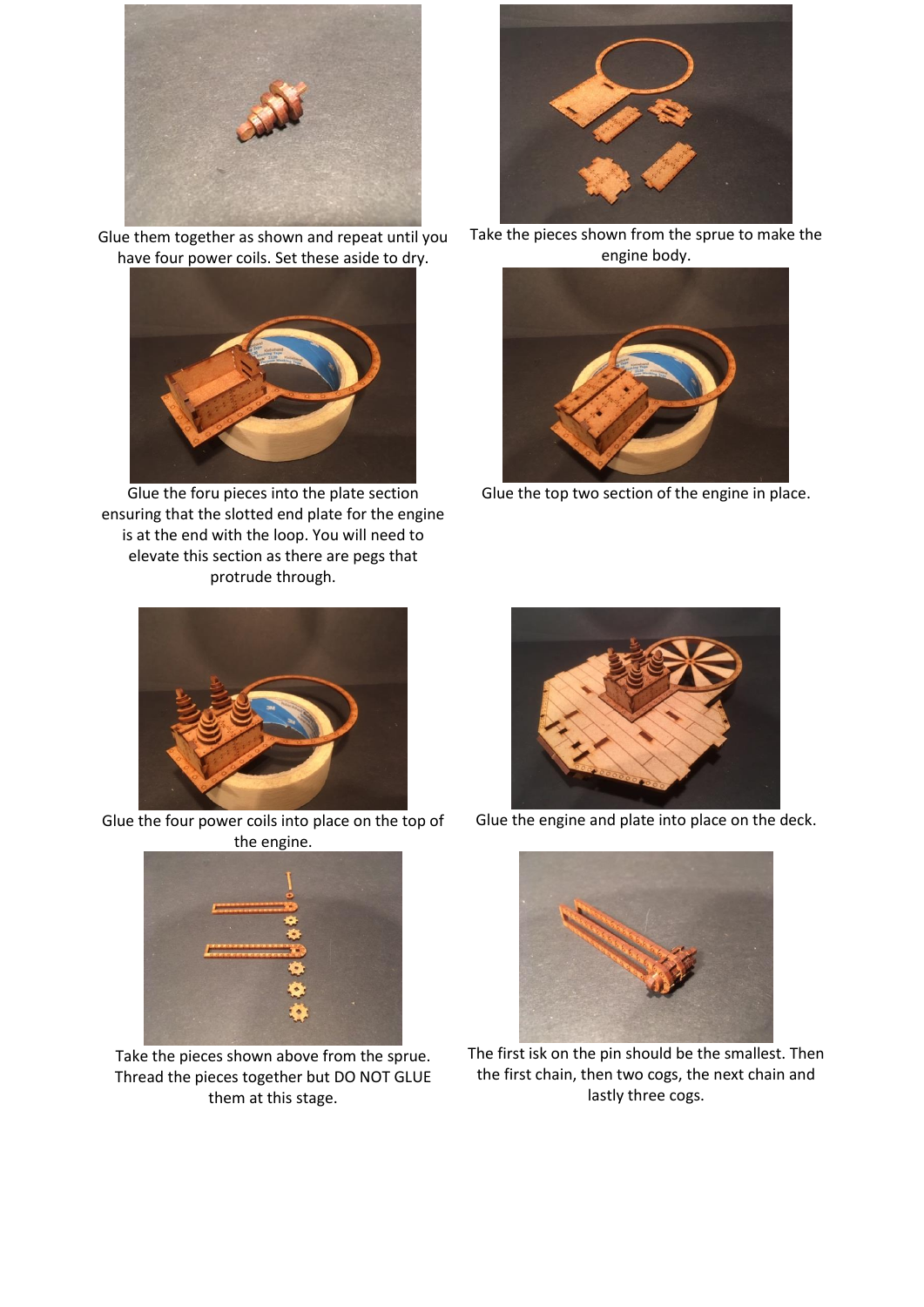

Thread the two chain ends through the back of the engine. You will need to let the central pin slide up to achive this. Carefully glue between the parts or wash over with watered down PVA to stick this part together.





Then take these three pieces to make the controls and…





Remove the four rudder pieces from the sprue. Take care as there are some similar ones that have additional slots for later use.

..and attach them to the front of the deck.



Take the pieces shown above... And glue them into place at the front over the controls.



Glue the sides into two pairs keeping the rivet details showing. Glue each pair in to a slot on either side of the rotor.



section and small washer piece. There is some latitude on the cut of this piece so you can chose how to orientate the two sets of rotors.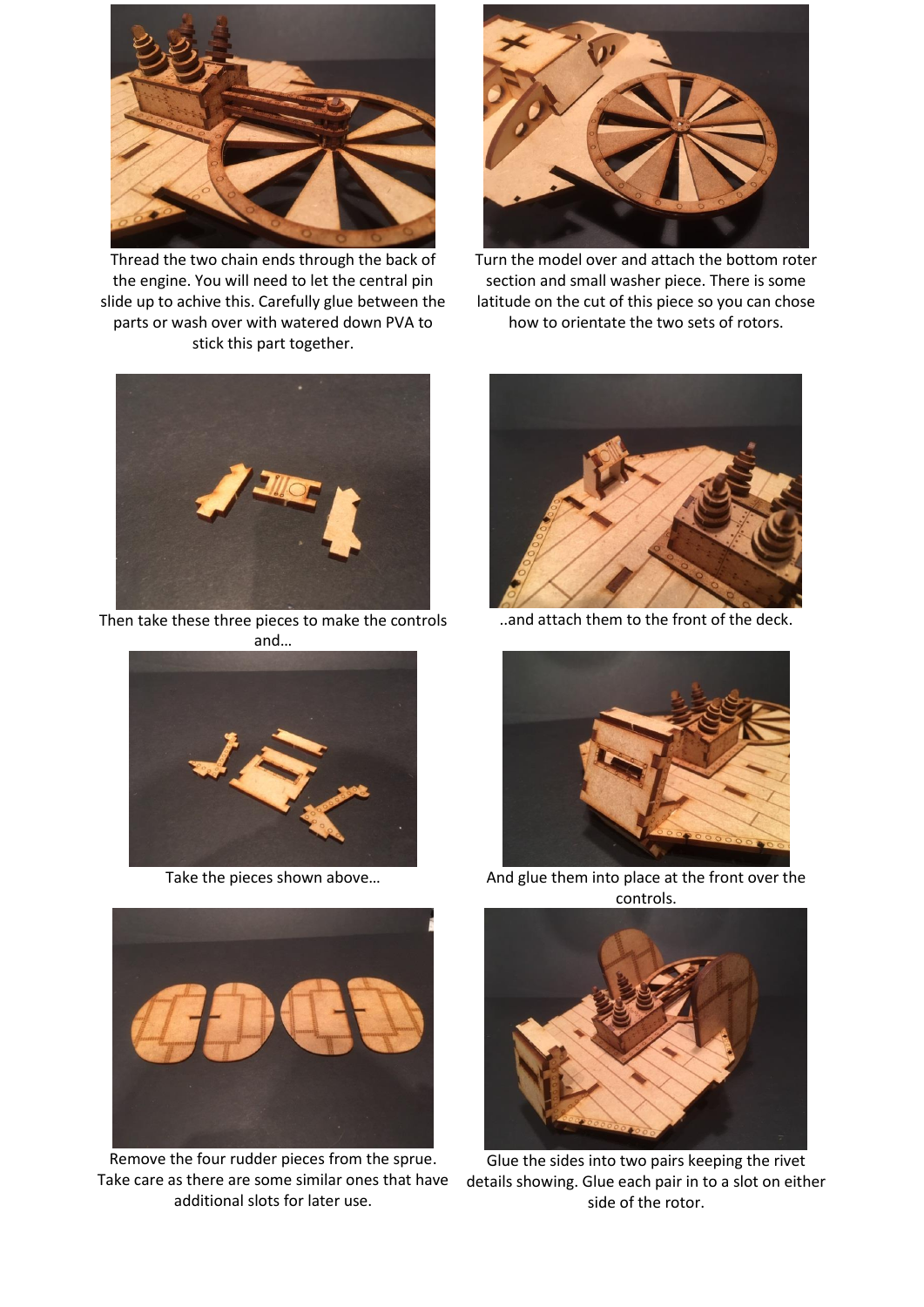





Take the straight railing posts and short rail sections and glue them into place at the rear of the deck between the rudders. The posts should be orientated with the ir narrow edges facing front and back.



Take the two rudder sections with railings... … …and glue them onto the sides of the model with the rivet details facing inwards as shown.



Take the last two rudder sections... **EXEC 10 MILL MOVE MENU** mand glue them onto the sides of the model with the rivet details facing outwards.



Add the four curved rail posts to the front of the deck and secure the railing to the top of them and also onto the railings attached to the side rudders.



Take the eight hinges and glue them into place in the slots on the side rudders…



..as shown ensuring that the details are facing up.